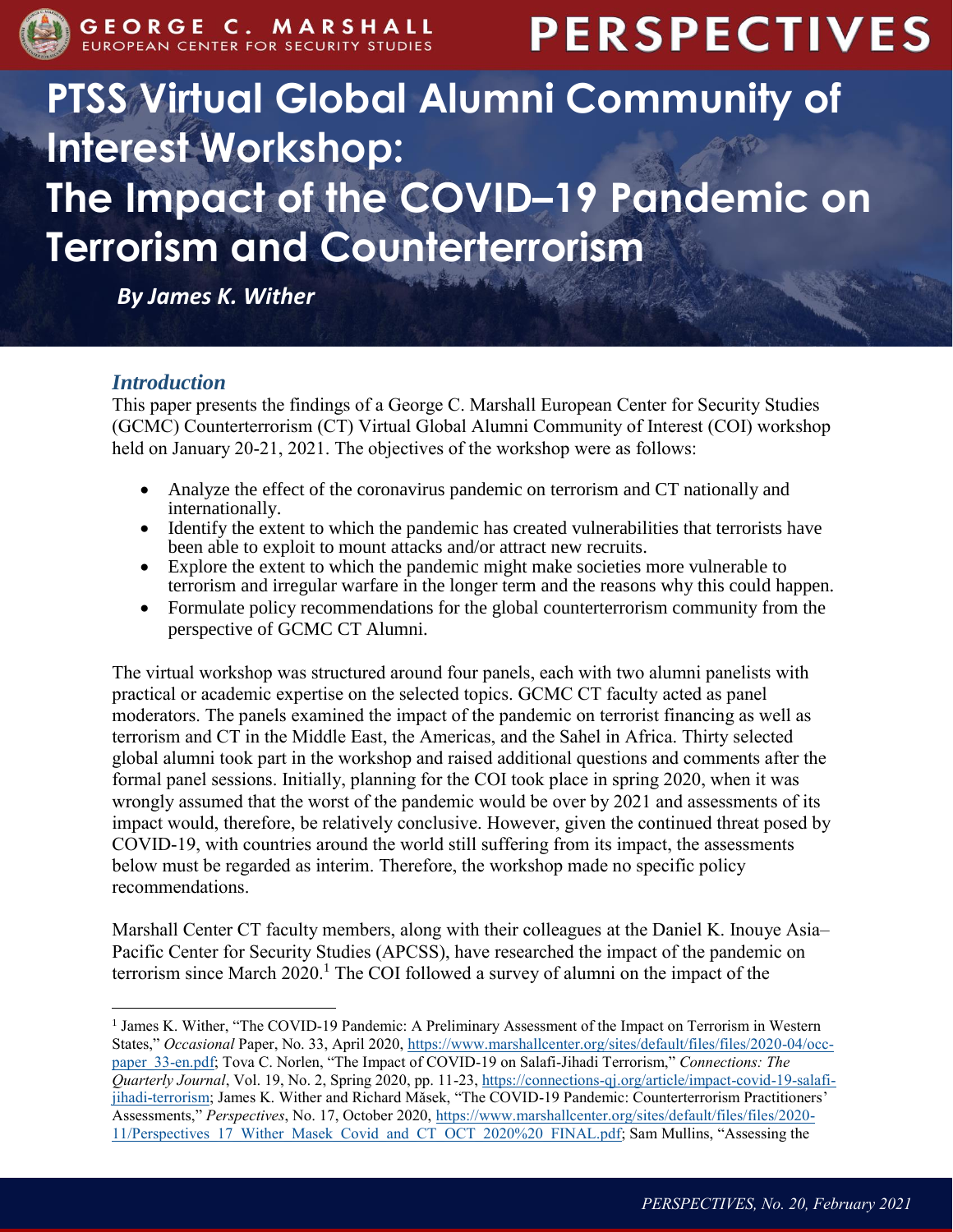pandemic on terrorism and CT conducted in October 2020.<sup>2</sup> Over four hundred military and civilian counterterrorism practitioners responded to the survey from Europe, North and South America, Africa, the Middle East, and South Asia. Unsurprisingly, many of the conclusions from the recent workshop are similar to impact statements in the earlier survey.

#### *Terrorist Activities during the Pandemic*

Initially extremists of all kinds responded favorably to the outbreak of COVID-19. Salafi-Jihadi and right wing extremists, in particular, believed that the disruption and anxiety caused by the crisis would create social and political change that would enable them to advance their respective ideologies and agendas. In response to early lockdowns, extremists stepped up their propaganda and recruitment activities online knowing that millions of people were confined to their homes and would be spending more time on the internet, including social media. Despite the calls on social media for attacks, widespread lockdowns, increased surveillance, the ban on gatherings and travel restrictions, coupled with a heavy police and military presence on the ground in many cities created a challenging environment for terrorist operations. Nevertheless, some workshop participants expressed surprise that terrorists had not deliberately targeted hospitals and other coronavirus-related medical facilities in order to increase the chaos, fear, and societal breakdown that they promoted online.

According to the countering terrorism financing (CTF) panelists, terrorists have found it more difficult to acquire direct contributions during the pandemic. This has forced groups to find novel ways to raise funds. For example, terrorists in Indonesia have extorted funds from "nonbelievers" to make up for the shortfall in voluntary donations from Muslim supporters, an ISIS supporter in Turkey was found to be selling personal protective equipment to raise funds for the group, and other known extremists set up fake charities to gain access to government relief funds dispersed during lockdowns. A speaker on the Americas' panel noted closer links between extremists and organized crime in Central America and the Caribbean, which included human trafficking and weapons smuggling linked to growing cooperation between Venezuela and Iran. Panelists from Africa reported an increase in cooperation between criminal organizations and terrorist groups, particularly involving kidnapping for ransom. By contrast, speakers from the Philippines and North Macedonia stated that they had detected no discernable increase in terrorist/crime cooperation during the pandemic so far. A senior officer from the South African Border Police reported that there had been a recent increase in terrorist suspects from the Middle East seeking to transit through South Africa to other African states. Many individuals had been stopped with fake passports and some had paid large sums of money to gain entry to the country. However, many suspects could not be detained because South Africa currently has limited access to international law enforcement databases. It is not known whether this observed travel pattern is related to the pandemic.

Outside of areas already affected by armed conflict, there has not been an increase in terrorist plots and attacks during the pandemic. But this has clearly not been the case in parts of the Middle East and Africa. A Kurdish military workshop speaker explained that pandemic

 $\overline{a}$ 

Impact of the COVID-19 Pandemic on Terrorism and Counter- Terrorism: Practitioner Insights," *Security Nexus Perspectives*, August 7, 2020, [https://apcss.org/wp-content/uploads/2020/08/N2515\\_Mullins-](https://apcss.org/wp-content/uploads/2020/08/N2515_Mullins-_Impact_Pandemic_Terrorism.pdf)

Impact Pandemic Terrorism.pdf; "The Impact of COVID-19 on Terrorism and Counterterrorism," Marshall Center Program in Terrorism and Security Studies Colloquia, April – July 2020,

[https://www.marshallcenter.org/en/publications/gcmc-external-publications/covid-19/marshall-center-program](https://www.marshallcenter.org/en/publications/gcmc-external-publications/covid-19/marshall-center-program-terrorism-and-security-studies-colloquia-1)[terrorism-and-security-studies-colloquia-1.](https://www.marshallcenter.org/en/publications/gcmc-external-publications/covid-19/marshall-center-program-terrorism-and-security-studies-colloquia-1)

<sup>2</sup> Wither and Mǎsek, ibid.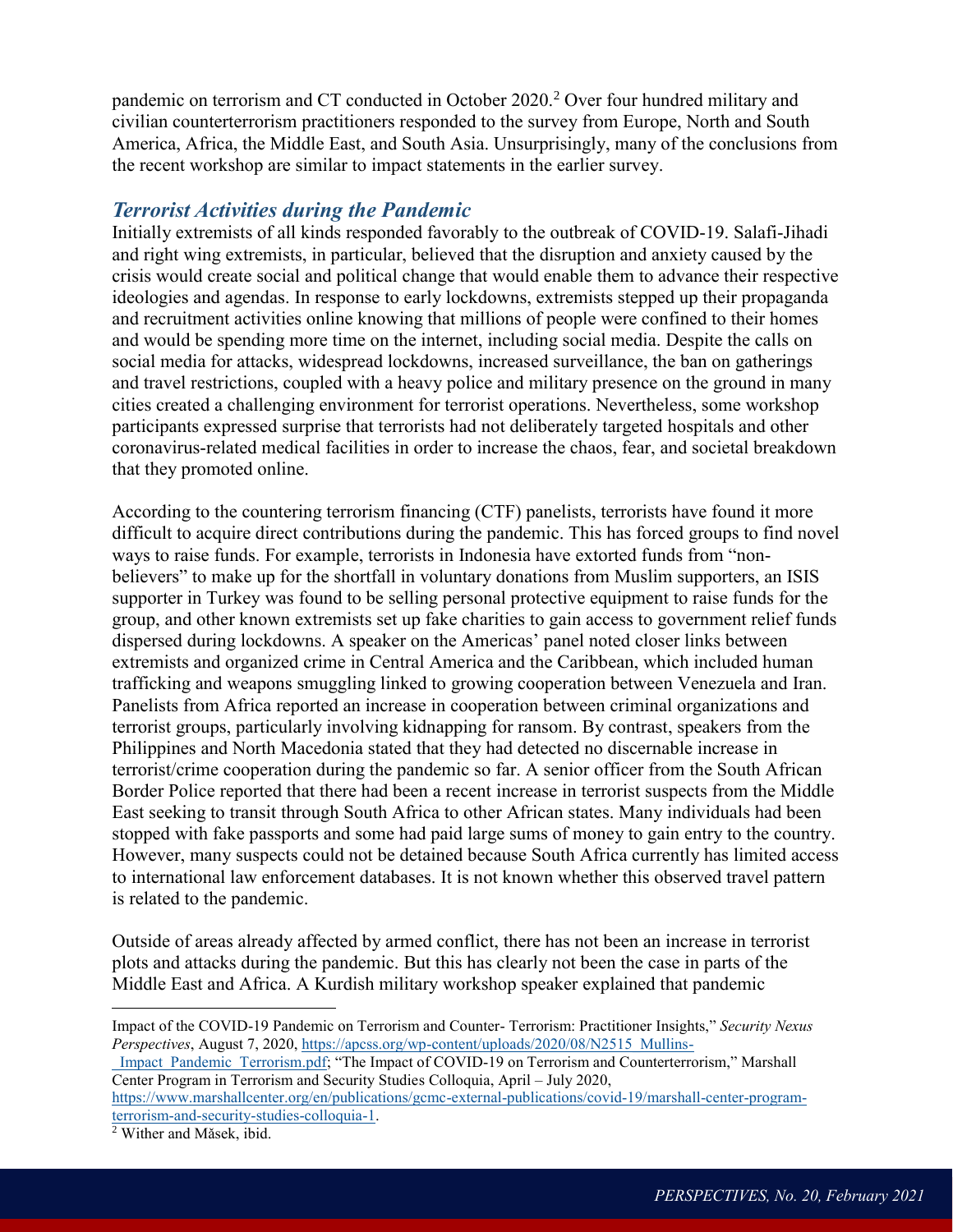constraints had reduced the regular liaison between the Iraqi Army and Peshmerga forces that helped police the informal border between their respective areas of control in Central Iraq. As a result, he claimed that Islamic State militants had been able to exploit what he referred to as a "security gap" to regroup. He estimated that 3,000 fighters were now operating in the area. Panelists from Nigeria and Ghana reported that Salafi-jihadi groups and other militants in Sahel regarded the constraints imposed by COVID-19 on security force operations as an opportunity to exploit and had stepped up attacks. The Global Terrorism Index 2020 confirmed that deaths from terrorism had risen significantly in Mali, Niger, and especially Burkina Faso. However, the extent to which this trend has been facilitated by the pandemic remains unclear.

Early in the pandemic, there was much speculation that COVID-19 would be employed as a biological weapon. For example, in April 2020, the UN Secretary General, António Guterres, singled out the corona virus as a bioterrorism threat and warned that non-state groups could gain access to virulent strains that might devastate societies around the globe. Terrorist groups have traditionally found viable biological weapons difficult to produce, but some right-wing extremists, in particular, encouraged coronavirus-infected supporters to practice crude bioterrorism to spread the virus to racial and ethnic minorities and law enforcement officers. However, workshop participants agreed that a bioterror threat had not materialized during the pandemic. Some speculated that COVID restrictions had reduced both suitable targets and opportunities for such attacks. It was also acknowledged that the sheer number of infections far exceeded original estimates, rendering any terrorists' attempts to spread infection largely superfluous.

Many panelists and workshop participants reiterated that terrorist groups and sympathizers had stepped up propaganda and recruitment activities during the pandemic. A common theme was that young people, in particular, unable to go to school, deprived of leisure activities or made redundant from their jobs, had been subject to a barrage of online anti-government propaganda and conspiracy theories intended to undermine societal cohesion and promote radicalization. This was a common phenomenon across the world, notably from the far right in North America and Salafi-jihadist groups in the Middle East and the Sahel. In the Sahel, panelists had observed that some terrorist organizations were touting salaries online to attract unemployed and disaffected men challenged to feed their families because of the pandemic. A panelist from Lebanon referred to what he termed a "virtual Netflix for extremist propaganda." Other participants expressed concern about growing, potential radicalization in refugee camps as COVID restrictions had reduced local authority control and monitoring and many international staff had left. In this context, it may be significant that a recent edition of the ISIS online magazine, "Naba," focused on the group's members and sympathizers in prisons and refugee camps and promised they would be released.

Overall, the workshop consensus was that the full impact of online radicalization activities would not be known until the end of the pandemic, not least because state security agencies were unable to assess the extent of the problem at the moment. For example, a U.S. panelist noted with concern that pandemic restrictions had reduced referrals to services designed to prevent and counter violent extremism, while community police had not been able to maintain the normal interface with the communities that they served.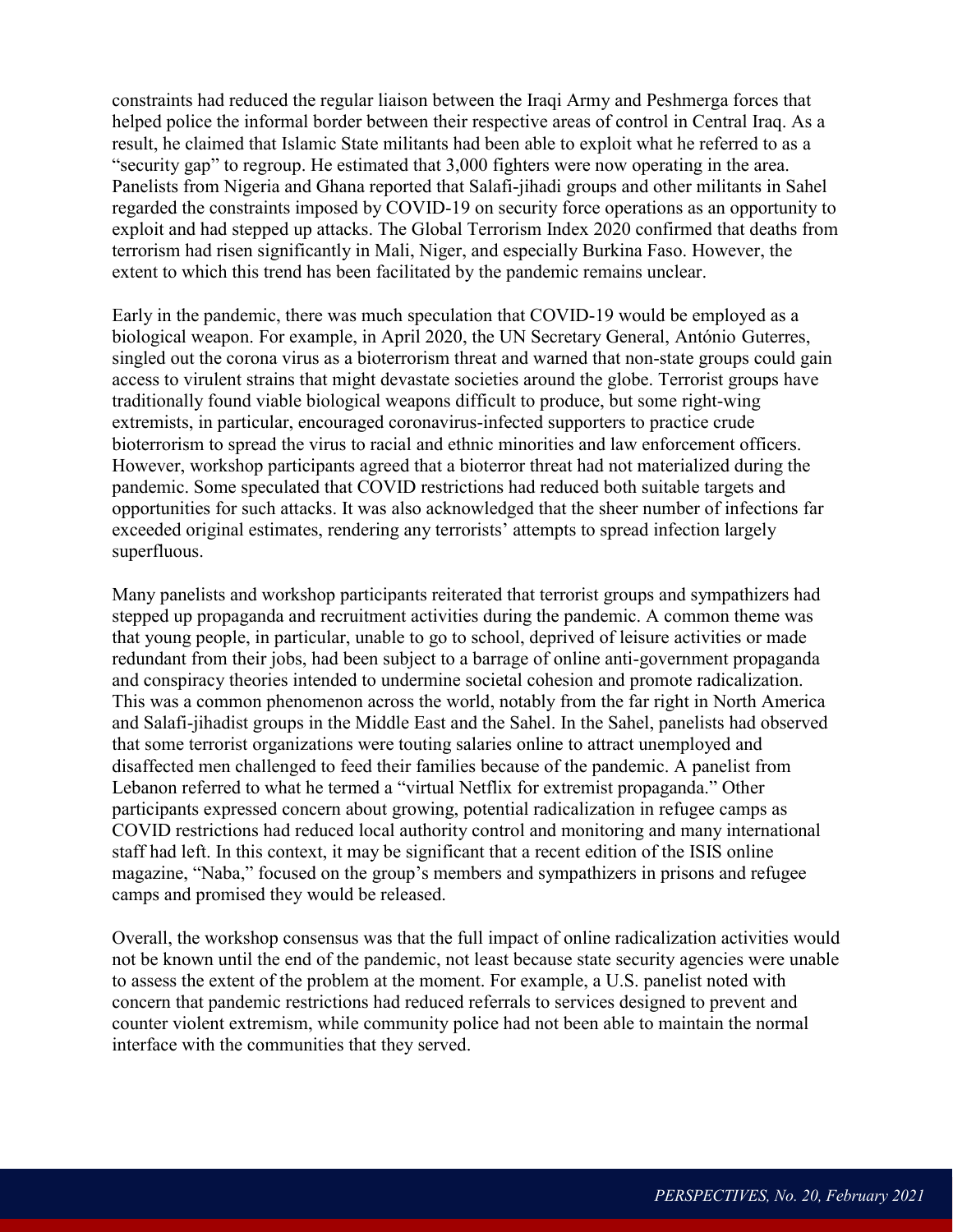## *The Effect of the Pandemic on the Security Forces*

There was broad agreement that the pandemic continues to have a negative impact on counterterrorism operations and preparedness. Presenters from both the Middle East and Africa, in particular, complained about postponed or cancelled training and exercises. There were also concerns that elements of the armed forces had been diverted from CT-related duties to assist the civil powers and health authorities to manage the pandemic by controlling population movements and policing borders. In addition, COVID-19 had affected capacity-building operations by foreign militaries as Western partner countries had pulled troops out of theater or cancelled training programs. African participants, in particular, feared that the current reduction in what they described as "critical military support" by Western powers in the Sahel would become permanent in the aftermath of the pandemic. A couple of workshop participants also raised the issue of declining police and military morale caused by longer working hours and stress as colleagues became sick or were forced to quarantine. Reports from the U.S. earlier in the pandemic confirmed that infection rates in the military and police services tended to be significantly higher than in the general population.

According to a panelist from a financial intelligence unit based in North Macedonia, increased teleworking during the pandemic has had a detrimental effect on financial intelligence operations throughout the Western Balkans. As a result, he claimed that less time-sensitive information was being shared at the working level; there was reduced access to classified information; and overall a slowdown in counterterrorism finance casework. There was some speculation by participants that this may have prevented early identification of suspicious financial transactions by Kujtim Fejzullai, a dual national, North Macedonian/Austrian gunman who killed four civilians in a terrorist attack in Vienna in November 2020. Recent reports from the UK and U.S. have also expressed concerns about teleworking, especially regarding difficulties with access to classified information for intelligence analysts and contractors working from home.

A common theme of the workshop was the likely longer-term impact of the pandemic on security forces. Widespread doubts were expressed that states outside of current conflict zones would be willing or able to continue to give CT its existing high security priority in terms of financial, technical, and personnel resources. Public health, albeit including protection against bioterrorism, is likely to command a much greater share of national resources than hitherto. Changing security priorities, as well as the impact of COVID-19 on public finances, could lead to many states implementing budget cuts more severe than those that followed the 2008-2009 financial crisis. Given the global political, social, and economic impact of the pandemic, many workshop participants, again especially those from the Middle East and Africa, stressed that there may be a need for even greater efforts to be devoted to fighting terrorism, especially internationally. This was despite an acknowledgement of the likely financial pressures on CT resources in the U.S. and other major powers that currently take the lead in military operations, training, and capacity-building missions intended to counter international terrorism.

## *The Political and Economic Impact of the Pandemic*

The likelihood of severe political and economic fallout from the pandemic was a major topic discussed during the workshop. There was general agreement that the coronavirus pandemic had exacerbated existing problems with poverty, inequality, and repression. In already fragile states, participants feared that governments might lose the capacity to provide for and protect their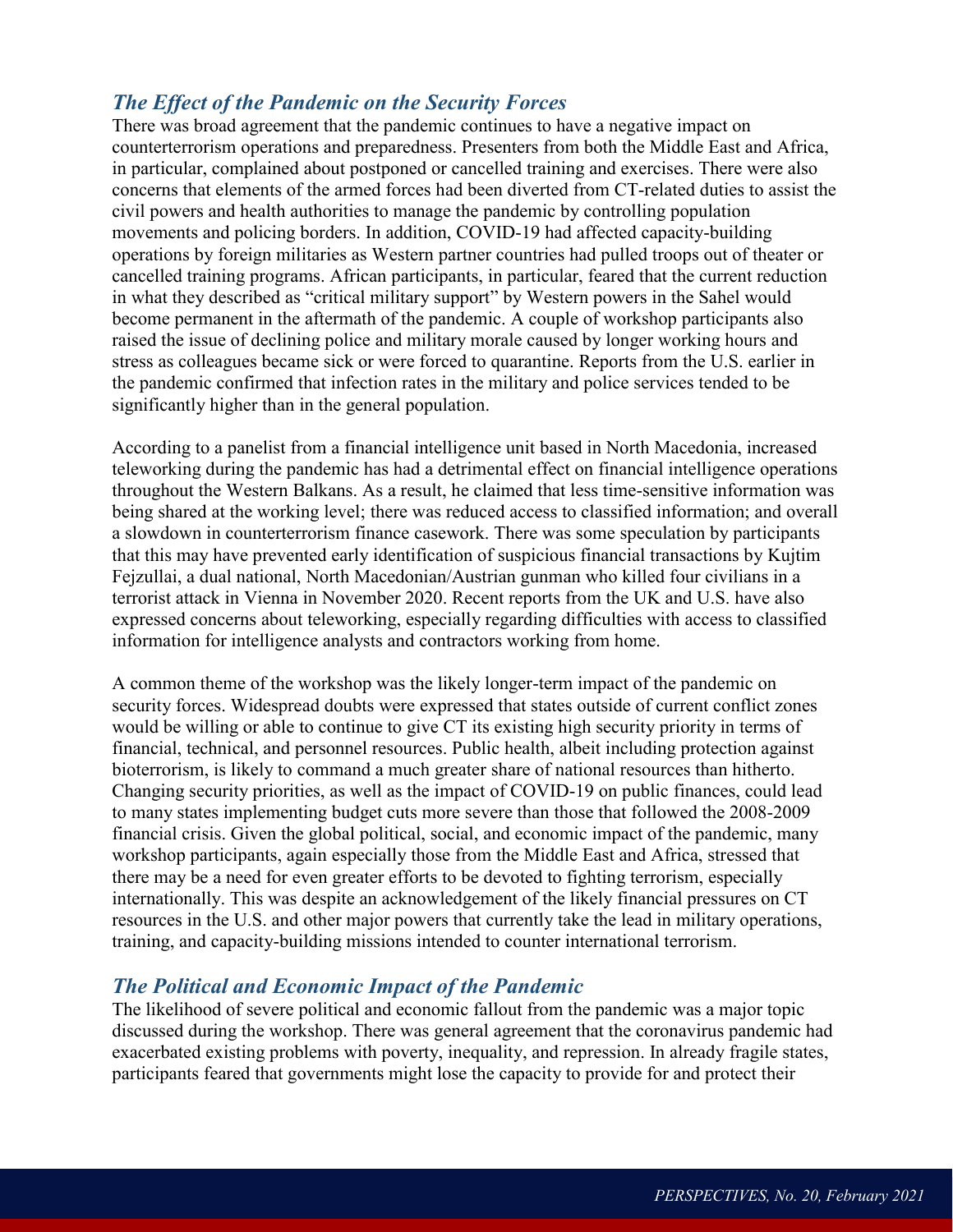citizens, which would allow extremists to exploit growing anger and grievance. Attempts by authoritarian regimes to use repressive tactics to clamp down on both illegitimate and legitimate political expression would likely worsen already grave security problems.

Not surprisingly, panelists from the Middle East and Africa were very pessimistic about the postpandemic security situation in their regions. Middle East participants raised measures taken by Egypt, Turkey, and Jordan to expand restrictions on personal and press freedoms in the name of COVID-19 mitigation as examples of authoritarian governments' exploitation of the pandemic to increase their overall control of the population. African panelists perceived that the population in the Sahel had lost confidence in governments' ability both to combat the pandemic and provide security. As a result, existing grievances had become more entrenched and therefore, in a worsening economic and security environment, insurgents could have even more success in channeling the local discontents that have arisen following decades of state neglect. A number of participants also expressed concern that terrorist groups were providing services to the local population in areas that they controlled, further undermining government legitimacy. However, this is not a development that is peculiar to the pandemic era. Long-established insurgent groups often seek to build support by offering social services that governments are unable or unwilling to provide. The pandemic has simply provided them with a further opportunity to demonstrate governance credibility. Hezbollah, for example, mobilized thousands of people to fight the epidemic, providing doctors, testing facilities, ambulances, and a dedicated hospital.

Apart from the U.S., the formal workshop sessions did not address pandemic-related terrorism in Western states specifically. The Americas' panel discussed right wing extremism in the United States, where militants had advocated violence against what they perceived as government overreach in measures to combat the pandemic. In follow-up discussion, workshop participants cited violent protests against pandemic restrictions and the extra powers granted to law enforcement in Europe. However, participants from Western states did not appear to be concerned that governments' handling of the pandemic itself might inspire new forms of domestic anti-state terrorism.

#### *Conclusions*

As noted above, any assessment of the impact of COVID-19 must be provisional while the world is still in the grip of the pandemic. However, results from both the aforementioned alumni survey and the COI Workshop have confirmed some potentially significant trends regarding terrorism and CT. These are summarized below.

- Terrorist groups have not been able to capitalize on perceived pandemic vulnerabilities in target states. Lockdowns, travel restrictions, and other factors have reduced, if not eliminated, opportunities for attacks. In existing conflict zones, such as the Sahel, the pandemic appears to have had limited impact on the tempo of terrorist and insurgent operations.
- COVID-19 restrictions and pandemic related taskings have reduced security force CT preparedness in many states. The pandemic has affected surveillance and intelligence gathering as well as training, exercises, and deployments. Both domestic and international CT operations have been affected, but it is too early to assess whether this has created vulnerabilities that major terrorist groups can exploit.